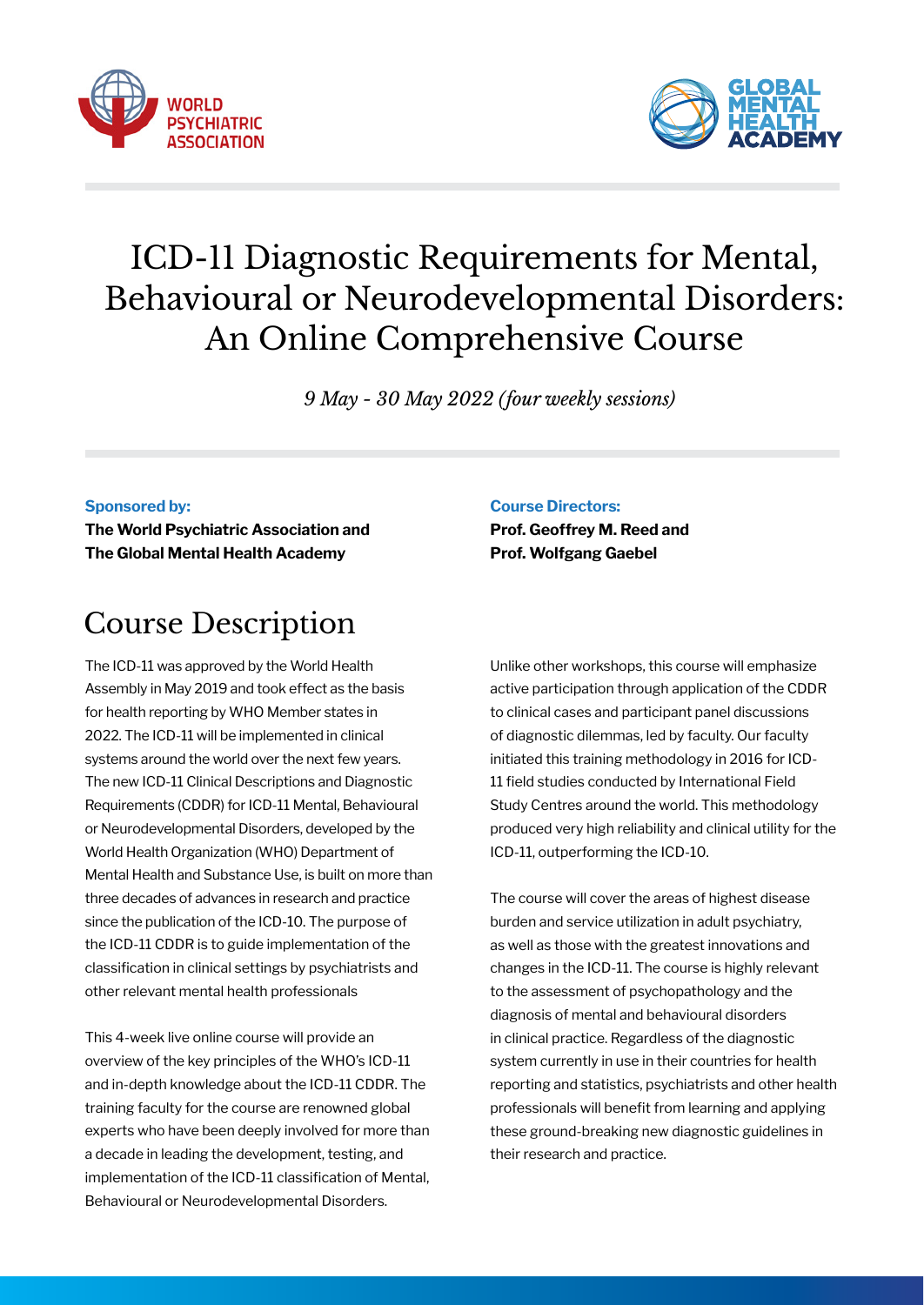## Course Programme: Dates, Topics, and Faculty

**Session 1** Monday, 9 May 2022 **11:00-15:00 UTC (This session will be 30 minutes longer than the others.)**

Introduction to the Training Course and Overview of Innovations and Changes in ICD-11

**Professor Geoffrey M. Reed (USA/Mexico)**

## Schizophrenia or Other Primary Psychotic Disorders

**Professor Wolfgang Gaebel (Germany)**

Anxiety and Fear-Related Disorders & Obsessive-Compulsive and Related Disorders

**Professor Cary S. Kogan (Canada)**

**Session 2** Monday, 16 May 2022 **11:00-14:30 UTC**

Disorders Due to Substance Use

**Professor John B. Saunders (Australia)** 

Disorders Due to Addictive Behaviours & Compulsive Sexual Behaviour Disorder

**Professor Naomi A. Fineberg (UK)**

**Session 3** Monday, 23 May 2022

**12:00-15:30 UTC (Note: Different time for this session.)**

## Mood Disorders

**Professor José Luis Ayuso-Mateos (Spain)**

Disorders Specifically Associated with Stress

**Professor Marylene Cloitre (USA)**

**Session 4** Monday, 30 May 2022 **11:00-14:30 UTC** 

Dissociative Disorders and Bodily Distress Disorder

**Professor Oye Gureje (Nigeria)**

### Personality Disorders

**Professor Michaela Swales (UK)**

A Certificate of Attendance will be provided by the World Psychiatric Association.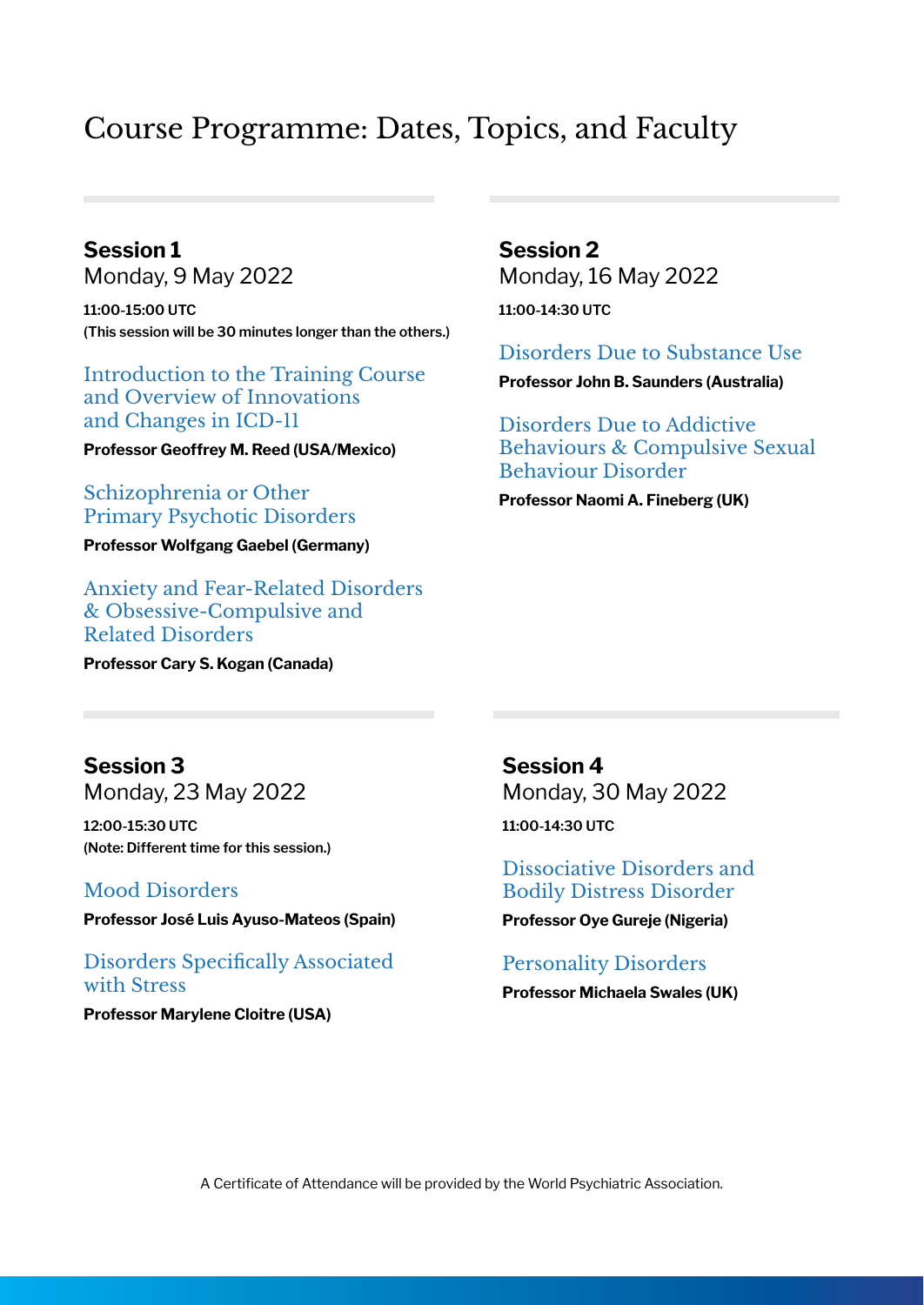# How To Apply For Participation

This offering of the Course is open to fully qualified psychiatrists and, space permitting, to psychiatry residents and other health professionals who provide services to individuals with mental, behavioural, or neurodevelopmental disorders.

Please note that this is a live course, and session recordings will not be available.

To apply for participation in the Course, please complete the application form, available at [bit.ly/3JojEjC](https://bit.ly/3JojEjC
)

### APPLICATION

Applications should be received no later than **15 April 2022.**

Notification of the acceptance of each application will be provided by **22 April 2022.**

After acceptance into the Course, you will be asked to pay the registration fee (instructions to be provided) by **30 April 2022** in order to reserve your space.

The registration fee for the Course (including participation in all four sessions) is as follows, with a sliding scale based on the World Bank classification of country income.

(https://datahelpdesk.worldbank.org/knowledgebase/ articles/906519-world-bank-country-and-lendinggroups):

#### **\$150 US dollars high-income countries**

**\$100 US dollars upper middle-income countries**

**\$75 US dollars lower middle-income countries**

**\$50 US dollars low-income countries**

A limited scholarship fund is available in case of financial need.

The Course is expected to be fully subscribed, so early application is advised.

For additional information, please contact **Haley Brown, Course Administrator at gmhaicd11@gmail.com.**

We look forward to welcoming you.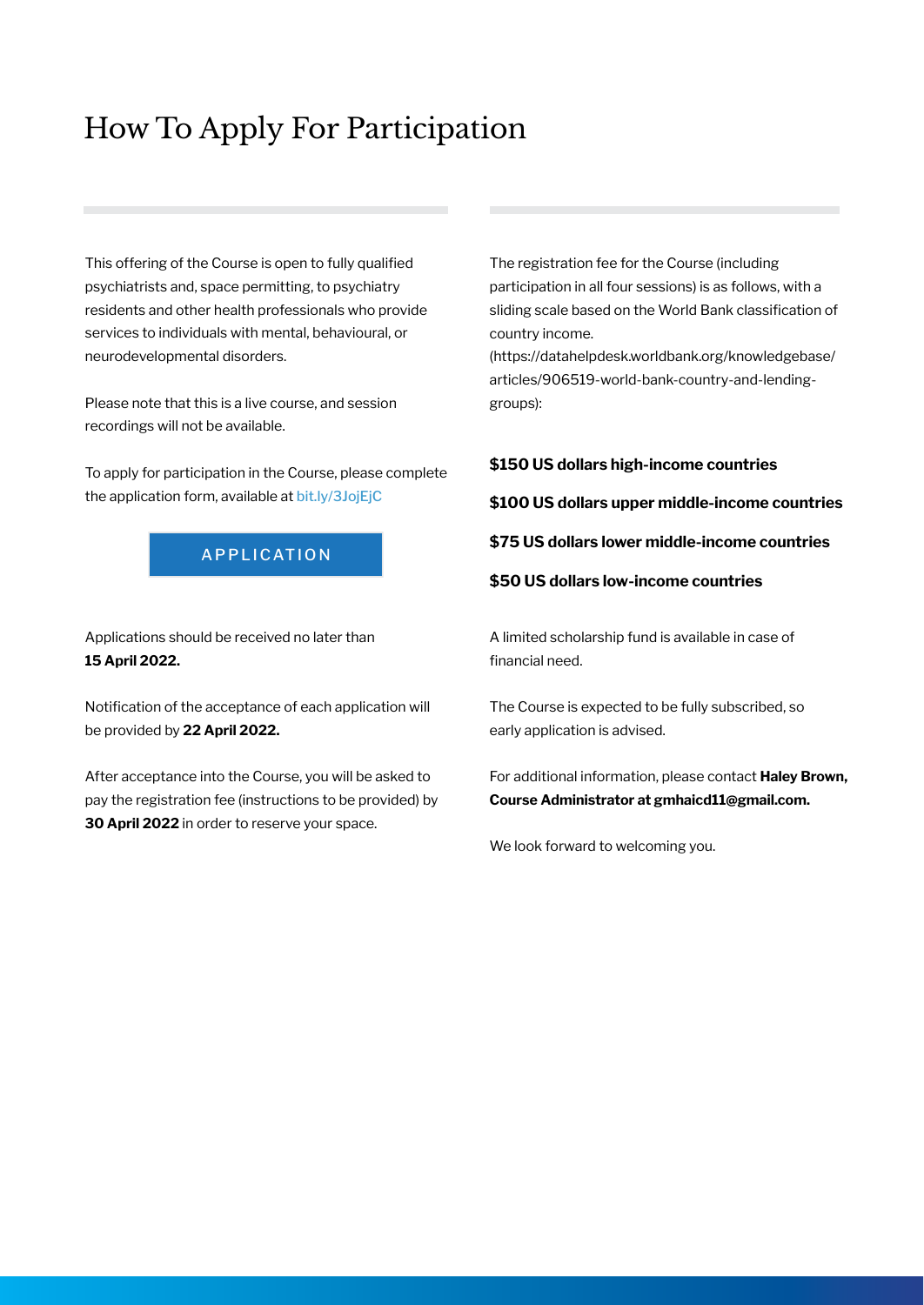## Faculty



**Geoffrey M. Reed** is Professor of Medical Psychology and Co-Director, WHO Collaborating Centre for Capacity Building and Training in Global Mental Health, Department of Psychiatry, Columbia University Vagelos College of Physicians and

Surgeons, New York, NY, USA. Beginning in 2008, he served as Senior Project Officer for the Development of ICD-11 Mental and Behavioural Disorders, Department of Mental Health and Substance Abuse, WHO, Geneva. He is currently a member of the Medical and Scientific Advisory Committee for ICD-11. He founded the WHO Global Clinical Practice Network (http://gcp.network), which now comprises over 16,500 mental health and primary care professionals from 163 countries and contributed directly to ICD-11 through participation in field studies.



**Cary Kogan** is Professor of Clinical Psychology at the University of Ottawa, Canada, and Clinical Lead for the Ontario Structured Psychotherapy Program for the Champlain Region based at the Royal Ottawa Hospital. He was a member of the Field Study

Coordinating Group for ICD-11 Mental, Behavioural and Neurodevelopmental Disorders and has contributed to the development, testing, and international implementation of the ICD-11 Clinical Descriptions and Diagnostic Guidelines for mental health professionals. He conducts research on the classification of mental disorders as well as translational neuroscience research with a special interest in neurodevelopmental disorders.



**Wolfgang Gaebel** is Professor of Psychiatry, former Director of the Department of Psychiatry and Psychotherapy at the Heinrich-Heine University, Düsseldorf, Germany, and Head of the LVR-Klinikum Düsseldorf. He is Director of the WHO Collaborating

Centre for Quality Management and Empowerment in Mental Health. He has been President of the German Association for Psychiatry, Psychotherapy and Psychosomatics (1995-6 and 2007-8) and of the European Psychiatric Association (2015-6). He is Chair of the Sections on Schizophrenia and on Quality Assurance of the World Psychiatric Association. He was a member of the WHO International Advisory Group for the ICD-11 Chapter on Mental and Behavioural Disorders, and Chair of the ICD-11 Working Group on Psychotic Disorders.



J**ohn B. Saunders** is a Professor and Consultant Physician in Addiction Medicine. He has current appointments at the Universities of Queensland and Sydney in Australia. He has worked as an advisor to the WHO since 1981 and from 1987 to 1994

was a member of the ICD-10 Substance Use Disorders Work Group. He was a member of the ICD-11 Substance Use and Addictive Disorders Working Group and has also been involved in WHO's work on brief interventions for alcohol and substance-related disorders, including being responsible for the development of the AUDIT questionnaire. He has contributed to the development and review of DSM-IV substance use diagnoses and was co-chair of the research phase of the relevant work leading to DSM-5.